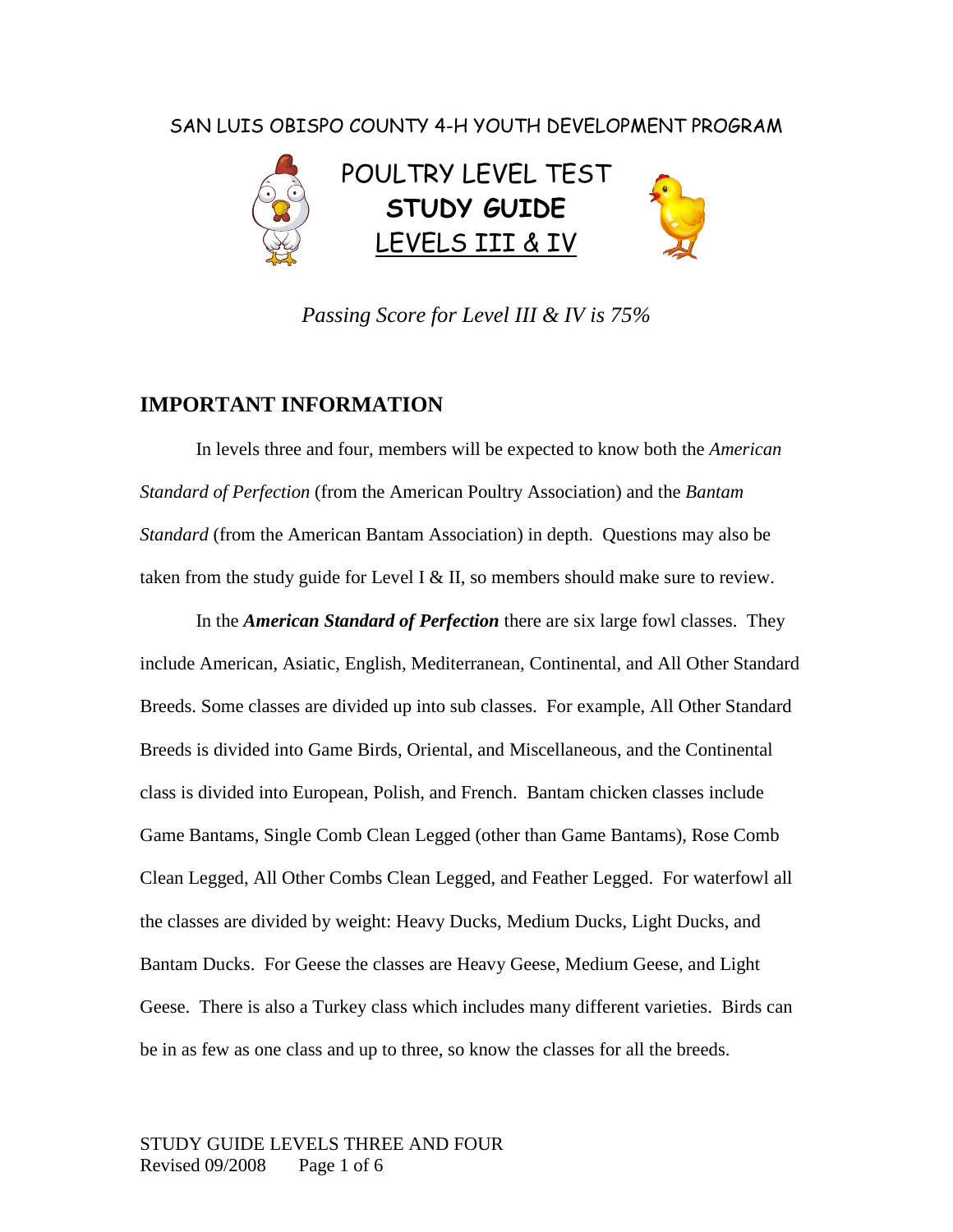In the *Bantam Standard* there are seven classes and ALL the birds are bantams. The classes are: Game Bantams, Modern Game, Single Comb Clean Legged, Rose Comb Clean Legged, All Other Combs Clean Legged, Feather Legged, and Bantam Ducks.

Members should know what birds have crests (polish, sultans, crevecouers, houdans, and silkies), multiple spurs (Sumatras), beards (D'Anvers, D'Uccles, Faverolles, Polish, Sultans, Crevecouers, Houdans, Silkies,), five toes (dorkings, Silkies, Sultans, Faverolles, Houdans), dewlaps (Brahma hens), frizzled feathers (any frizzled chicken and Sebastapol Geese), pearl eyes (Malay, Shamo, Aseel, and Cornish), multiple comb types (Leghorn, Rhode Island Red, Dorking, Ancona, Minorca), tassels (Pynchon), more than five points on a single comb (Holland, Dorking, Jersey Giant, Minorca, Catalana), squirrel tails (Japanese), snoods (turkeys), and mulberry skin (Sebrights, Silkies, Sumatras, etc.). It is also good to know how many varieties there are of certain breeds and what birds are the heaviest and lightest in each class.

Parts identification is very important in levels three and four. Members should know different names for the breast bone (keel and sternum) and the parson's (or pope's) nose (uropigium), as well as what parts are found on each breed. For example, some birds may have sails (Mandarin Ducks) and other birds may not. Combs are also very important and members should know how many comb types there are and what breeds have each type. They should also be able to identify different varieties and know what colors should be found on each part of the body.

The best resource to prepare for the multiple choice, fill in the blank, and short answer questions are the *American Standard of Perfection* and the *Bantam Standard*.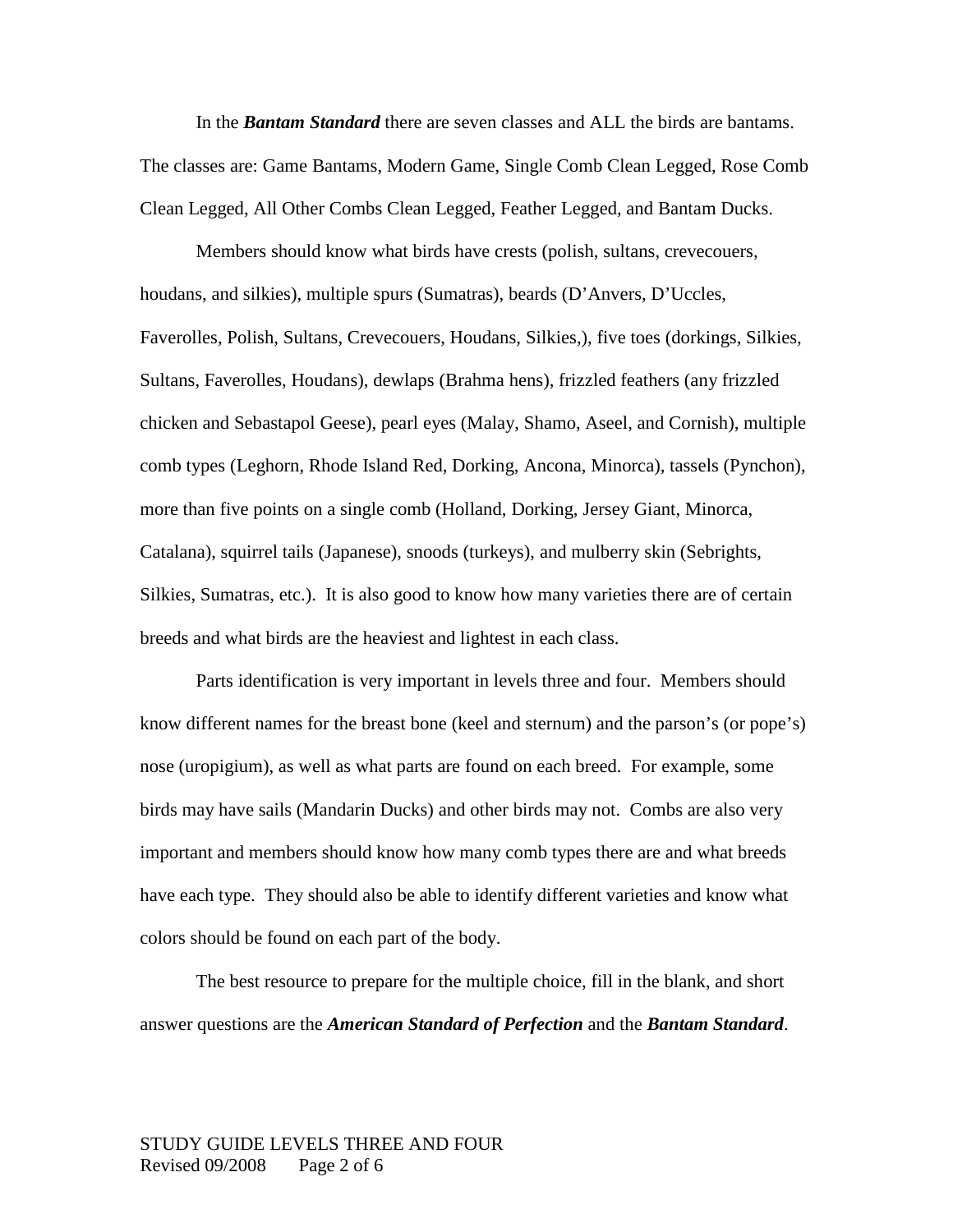Make sure to study *both* standards, and carefully review the difference between a disqualification and a defect. One bird's disqualification may be another bird's defect.

Good luck!

### **BE ABLE TO IDENTIFY THE PARTS OF THE TURKEY (Level III)**

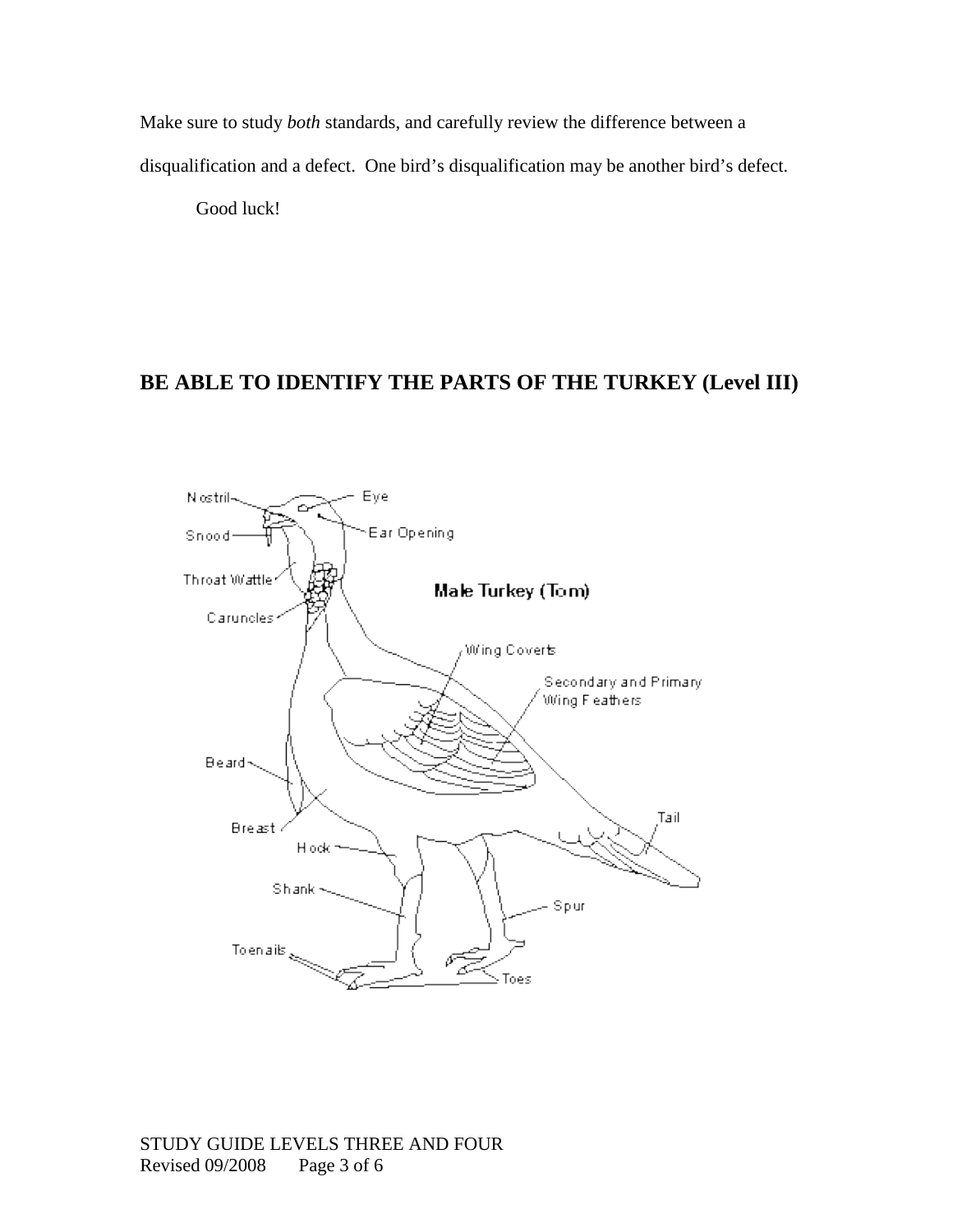# **BE ABLE TO IDENTIFY THE FOLLOWING PARTS OF THE MALE DUCK (Level III)**

| Bean                    | <b>Breast</b>             | Crown                     | Ear Coverts               |
|-------------------------|---------------------------|---------------------------|---------------------------|
| Face or Lores           | Forehead                  | Hind Toe                  | Inner Toe                 |
| Iris                    | Lower Mandible            | Mantle                    | Middle Toe                |
| <b>Molar Region</b>     | Nape                      | <b>Nostril</b>            | <b>Outer Toe</b>          |
| <b>Primary Feathers</b> | Rump                      | <b>Secondary Feathers</b> | <b>Sex Feathers</b>       |
| <b>Shank or Tarsus</b>  | Speculum                  | <b>Tail Feathers</b>      | <b>Under Tail Coverts</b> |
| <b>Upper Mandible</b>   | <b>Upper Tail Coverts</b> | Webbing                   | <b>Wing Coverts</b>       |
|                         |                           |                           |                           |



## **BE ABLE TO IDENTIFY THE FOLLOWING DIFFERENT MALE AND FEMALE FEATHER TYPES (Level III)**

Back Body Cape Hackle Lesser Sickle Primary Saddle Secondary Sickle Tail

Feathers will be illustrated individually (not shown as part of the bird).

STUDY GUIDE LEVELS THREE AND FOUR Revised 09/2008 Page 4 of 6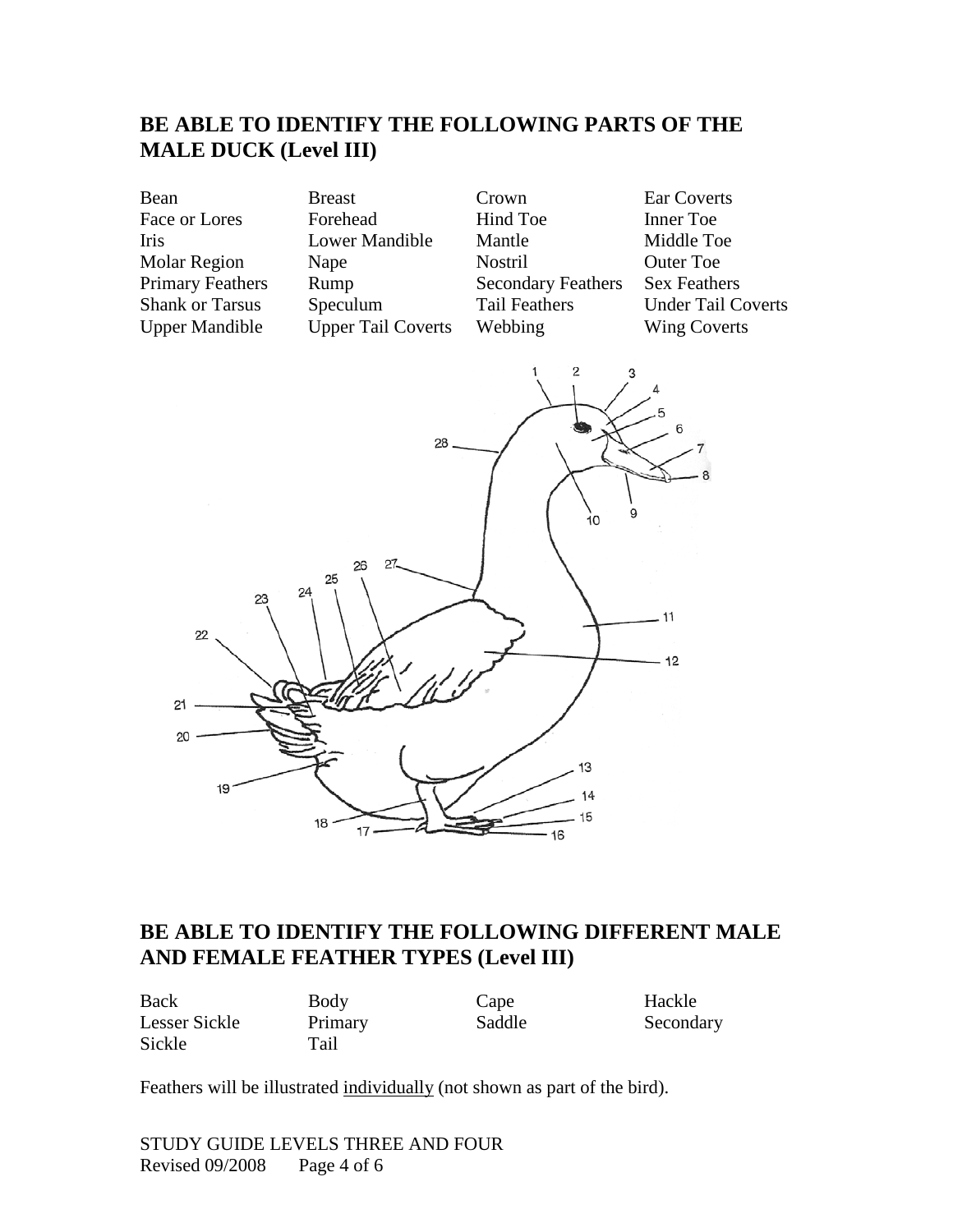### **BE ABLE TO IDENTIFY THE PARTS OF GEESE (Level IV)**



- 1. Crown
- 2. Eye
- 3. Culmen
- 4. Nostril
- 5. Bean
- 6. Upper Mandible
- 7. Lower Mandible
- 8. Dewlap
- 9. Face or Lores
- 10. Wing Bow
- 11. Breast
- 12. Keel
- 13. Toes
- 14. Webbing
- 15. Shank or Tarsus
- 16. Hock
- 17. Thigh Coverts
- 18. Paunch or
	- Abdomen
- 
- 19. Tail Feathers
- 20. Primary Feathers
- 21. Secondary
	- Feathers
- 22. Scapula
- 23. Shoulder
- 24. Ear
- 25. Back
- 26. Knob
- 27. Bow